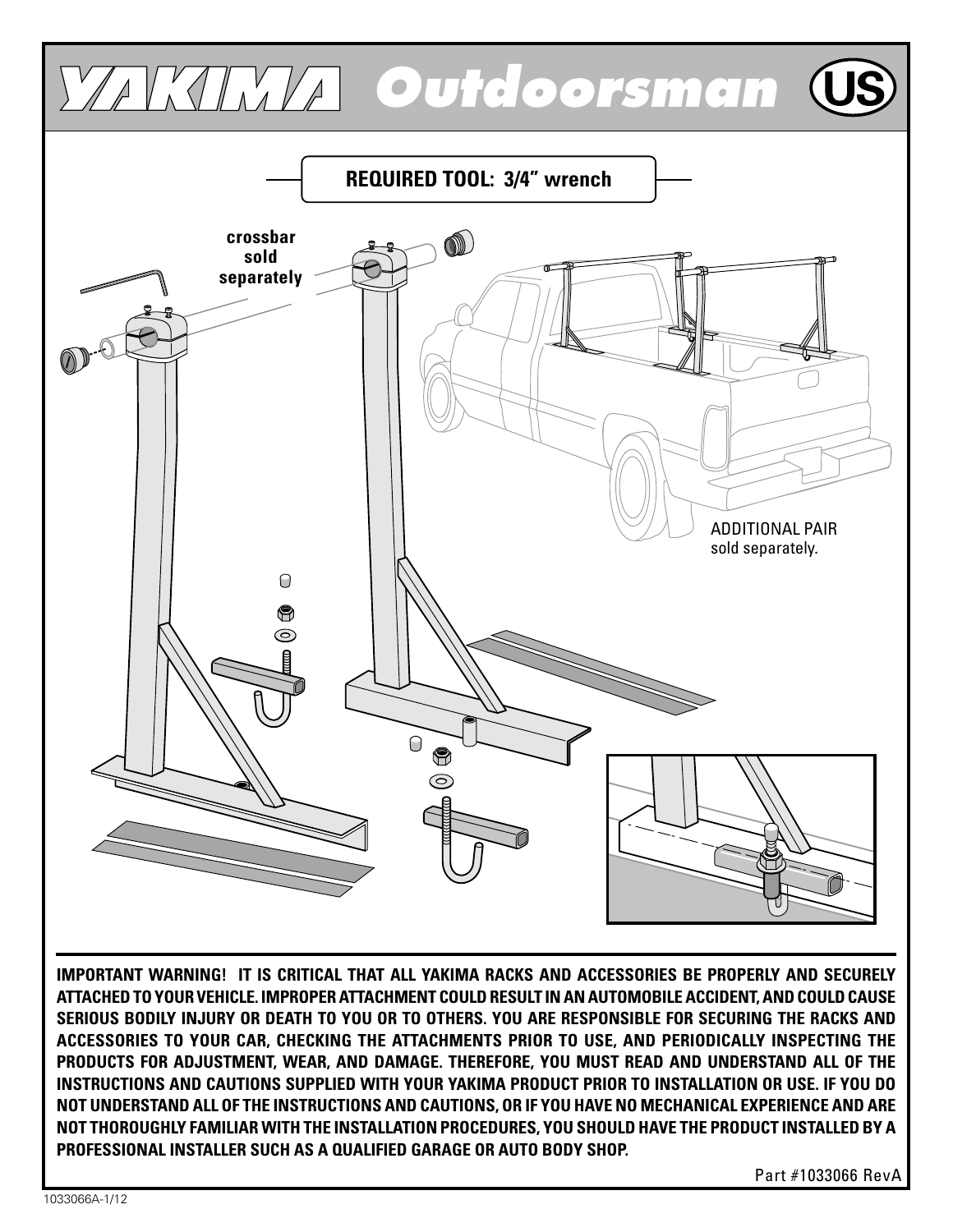

**The bracket and bolt anchor surfaces must be flat against the bedrail, completely free of gaps.**

**the bedrail until flat.**

It is possible that the brackets may not sit at four corners of bed due to obstructions or bedrail shape.



**ATTACH WASHER AND NUT.**

**Tighten with a 3/4" wrench just until brackets are held in place.**



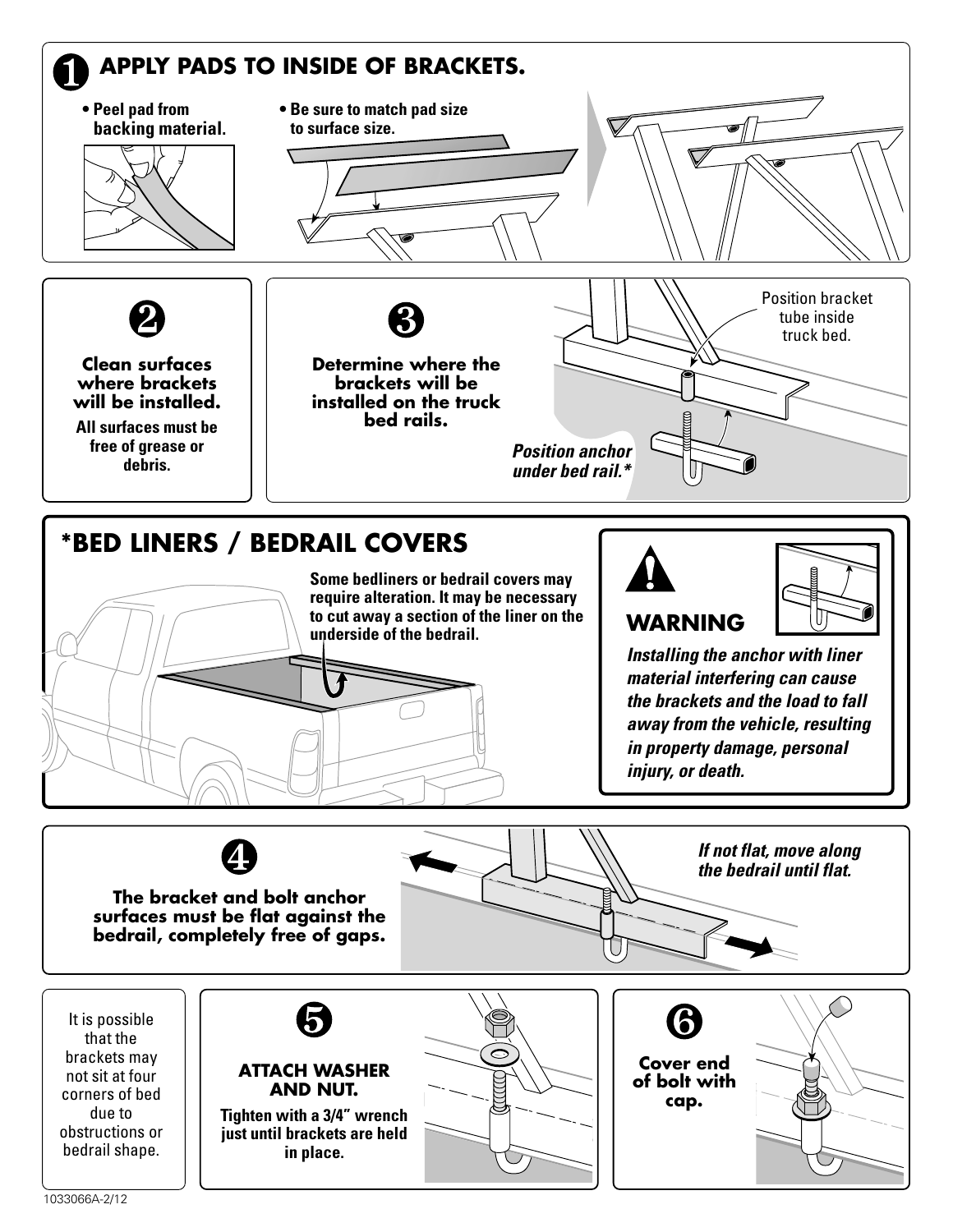

<sup>1033066</sup>A-3/12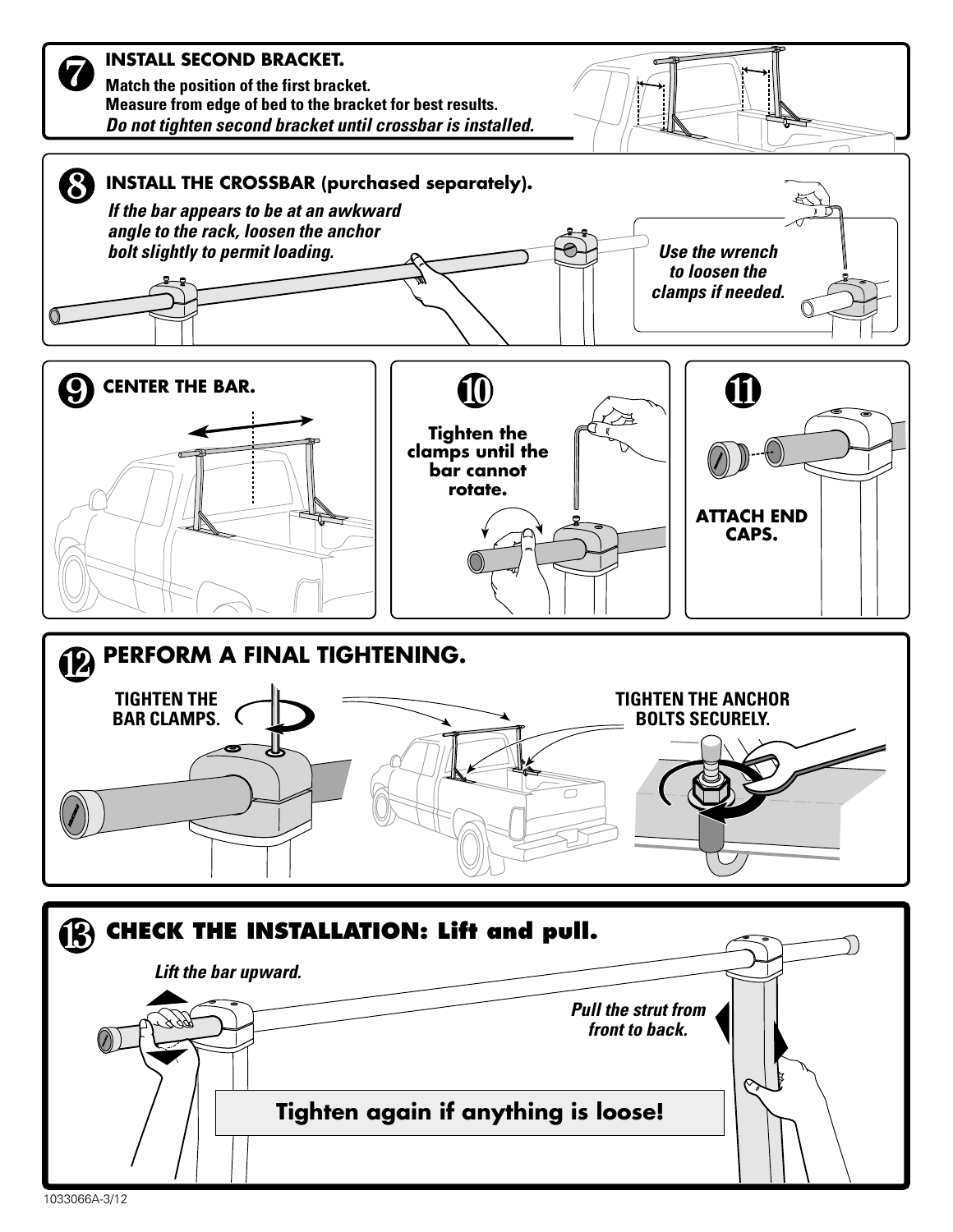#### **SYSTEM LOAD LIMITATIONS**



Yakima will pay any applicable return freight. Unauthorized returns will not be accepted. Normal wear and tear of Yakima products or damage resulting from misuse, accidents, or alterations are not covered by this Limited Warranty.The purchaser acknowledges that Yakima has no control over the attachment of its products to vehicles or the attachment of items to the Yakima products. Accordingly, Yakima cannot assume responsibility for any damage to any property arising out of the improper attachment or use of its products. In addition, this Limited Warranty applies only to Yakima products and not to other products used in conjunction with Yakima products. This Limited Warranty is in lieu of all other warranties, expressed or implied, and does not cover consequential damages of any kind that may arise from the use or misuse of any Yakima product.

## KEEP THESE INSTRUCTIONS!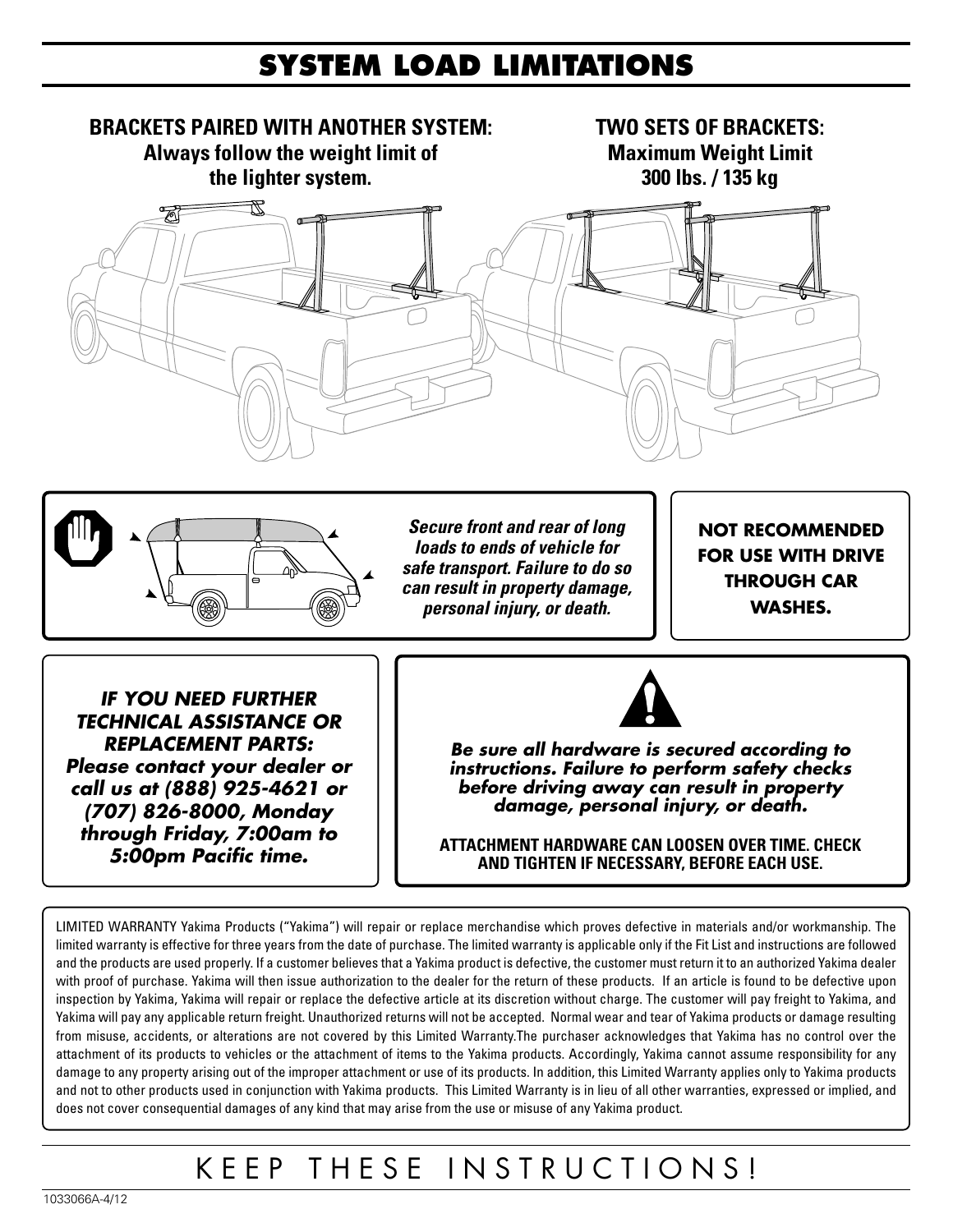

**CONTRÔLER L'ÉTAT, L'AJUSTEMENT ET L'USURE. VOUS DEVEZ DONC LIRE ATTENTIVEMENT TOUTES LES INSTRUCTIONS ET TOUS LES AVERTISSEMENTS ACCOMPAGNANT VOTRE PRODUIT RHODE GEAR AVANT DE L'INSTALLER ET DE L'UTILISER. SI VOUS NE COMPRENEZ PAS TOUTES LES INSTRUCTIONS ET TOUS LES AVERTISSEMENTS, OU SI VOUS N'AVEZ PAS DE COMPÉTENCES EN MÉCANIQUE ET NE COMPRENEZ PAS PARFAITEMENT LA MÉTHODE DE MONTAGE, VOUS DEVRIEZ FAIRE INSTALLER LE PRODUIT PAR UN PROFESSIONNEL, COMME UN MÉCANICIEN OU UN CARROSSIER COMPÉTENT.**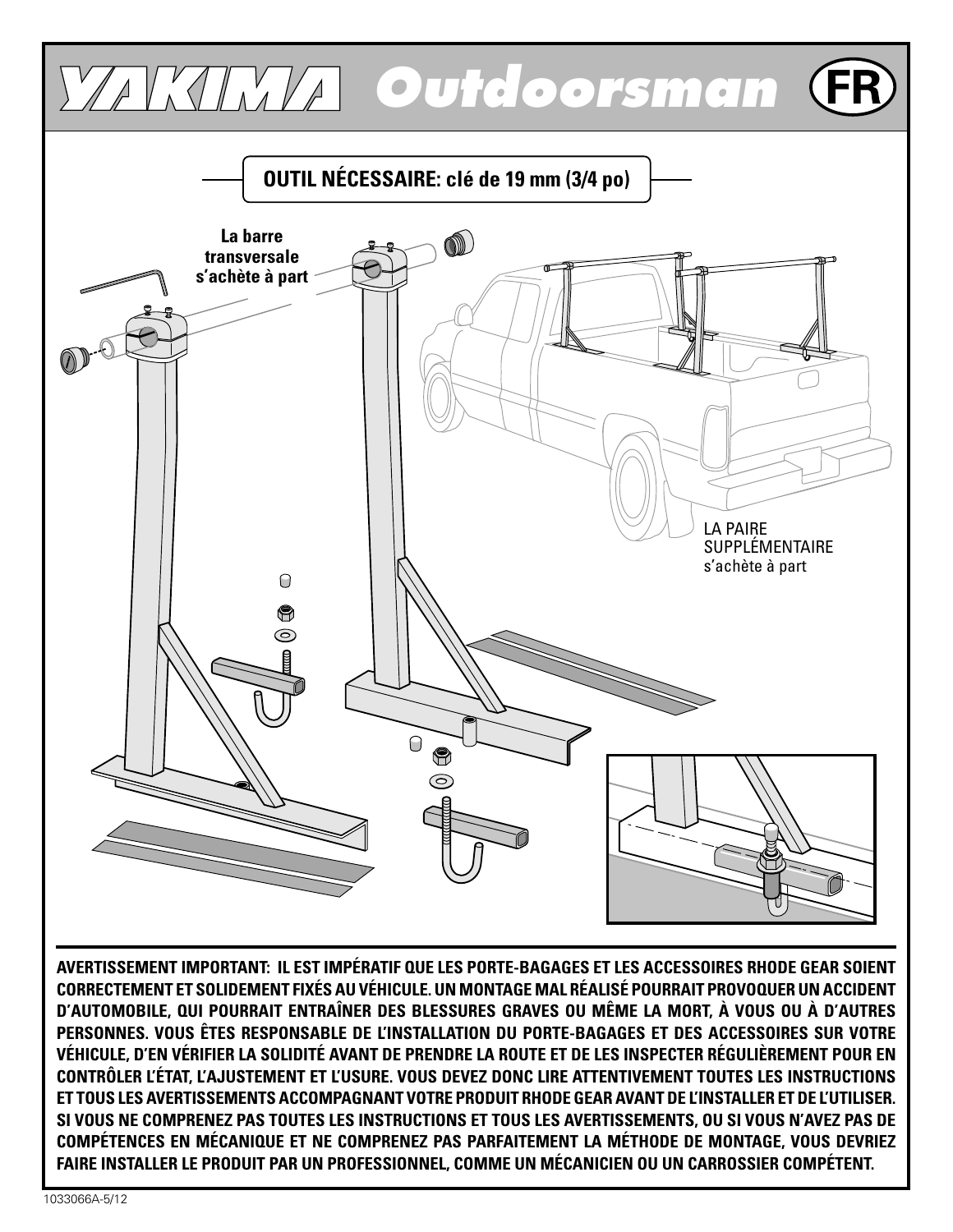



Il est possible que les supports ne se retrouvent pas aux quatre coins de la caisse à cause de la présence d'obstacles ou de la forme des rebords.









1033066A-6/12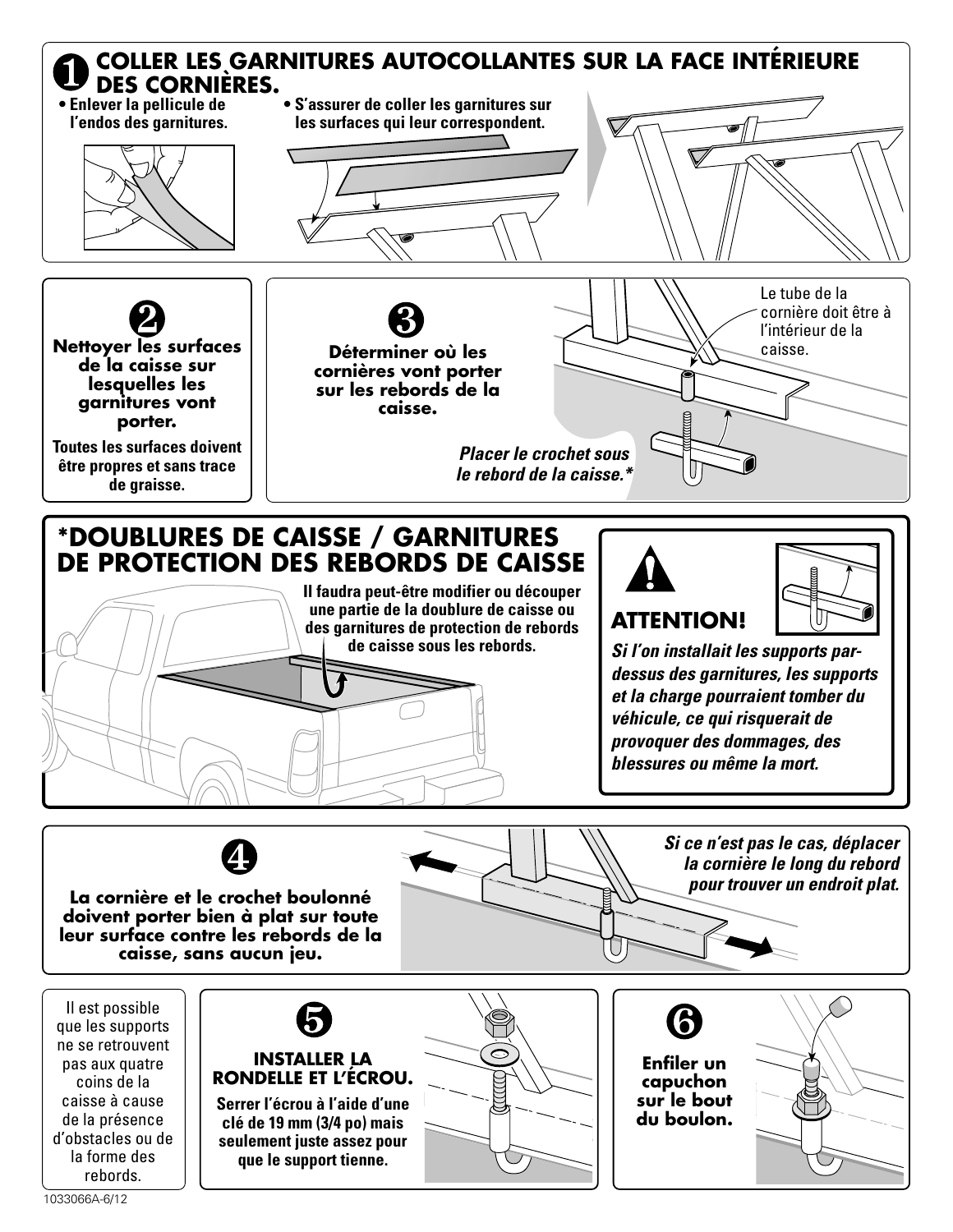

1033066A-7/12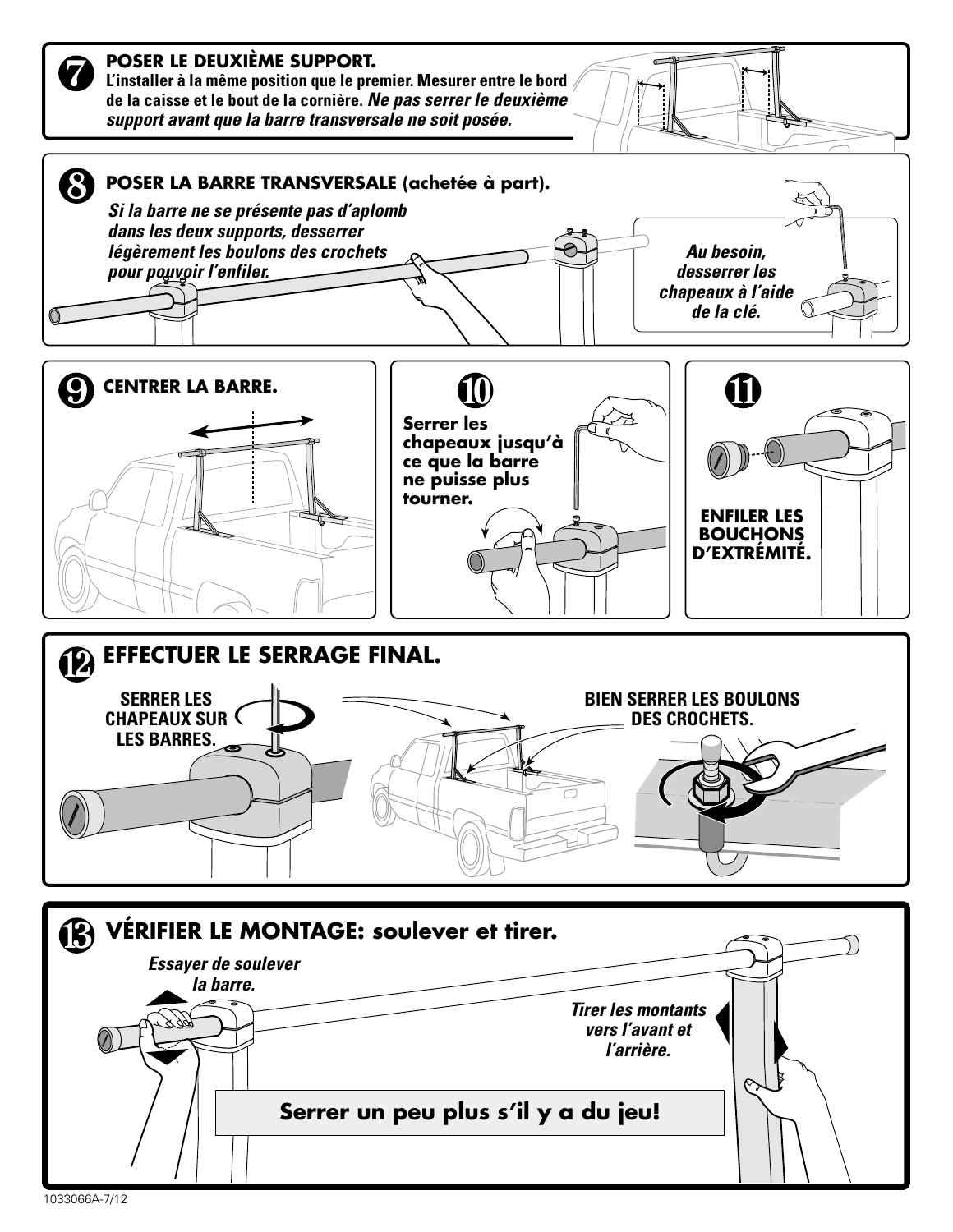#### **LIMITES DE CHARGE**





**Attacher le bout des charges longues à l'avant et à l'arrière du véhicule, sous peine de risquer de provoquer des dommages, des blessures ou même la mort.**

**IL EST RECOMMANDÉ D'ENLEVER LES PORTIQUES AVANT DE PASSER DANS UN LAVE-AUTO AUTOMATIQUE.**

**POUR OBTENIR DES RENSEIGNEMENTS TECHNIQUES COMPLÉMENTAIRES OU DES PIÈCES DE RECHANGE: prière de contacter votre dépositaire ou de nous appeler au (888) 925-4621 ou au (707) 826-8000, du lundi au vendredi, entre 7 heures et 17 heures, heure du Pacifique.**



**S'assurer que le montage est solide et conforme aux instructions. Si l'on n'effectue pas les vérifications de sécurité avant de prendre la route, on risque de provoquer des dommages, des blessures ou même la mort.**

**LES DISPOSITIFS DE FIXATION PEUVENT SE DESSERRER À LA LONGUE. LES INSPECTER ET LES RESSERRER AU BESOIN, ET AVANT CHAQUE UTILISATION.**

GARANTIE LIMITÉE: Rhode Gear Products ("Rhode Gear") s'engage à réparer ou à remplacer les produits qui présenteraient des vices de matériau ou de fabrication. Cette garantie limitée a une durée de trois ans à partir de la date d'achat. Cette garantie limitée ne s'applique que si les instructions ont été respectées et si les produits ont été utilisés normalement. Si le client estime qu'un produit Rhode Gear est défectueux, le client doit le retourner à un dépositaire Rhode Gear autorisé, accompagné de la preuve d'achat. Rhode Gear autorisera alors le dépositaire à retourner le produit. Si, après inspection, Rhode Gear juge le produit défectueux, Rhode Gear réparera ou remplacera le produit, à sa discrétion et sans frais. Le client devra assumer les frais de transport jusqu'à Rhode Gear et Rhode Gear assumera les frais de retour au client. Les retours non autorisés ne seront pas acceptés. Cette garantie limitée ne couvre pas l'usure normale ou les dommages résultant d'un usage abusif, d'un accident ou de modifications aux produits Rhode Gear. L'acheteur reconnaît que Rhode Gear n'a aucun contrôle sur la façon dont ses produits sont fixés aux véhicules, ou dont les articles transportés sont fixés aux produits Rhode Gear. Il s'ensuit que Rhode Gear ne peut assumer de responsabilité pour des dommages matériels consécutifs au mauvais montage ou au mauvais emploi de ses produits. De plus, la présente garantie limitée ne s'applique qu'aux produits Rhode Gear et non à d'autres produits utilisés conjointement aux produits Rhode Gear. Cette garantie limitée remplace toute autre garantie, expresse ou tacite, et ne couvre pas d'éventuels dommages indirects pouvant survenir par suite de l'emploi, correct ou non, des produits Rhode Gear.

# CONSERVER CES INSTRUCTIONS!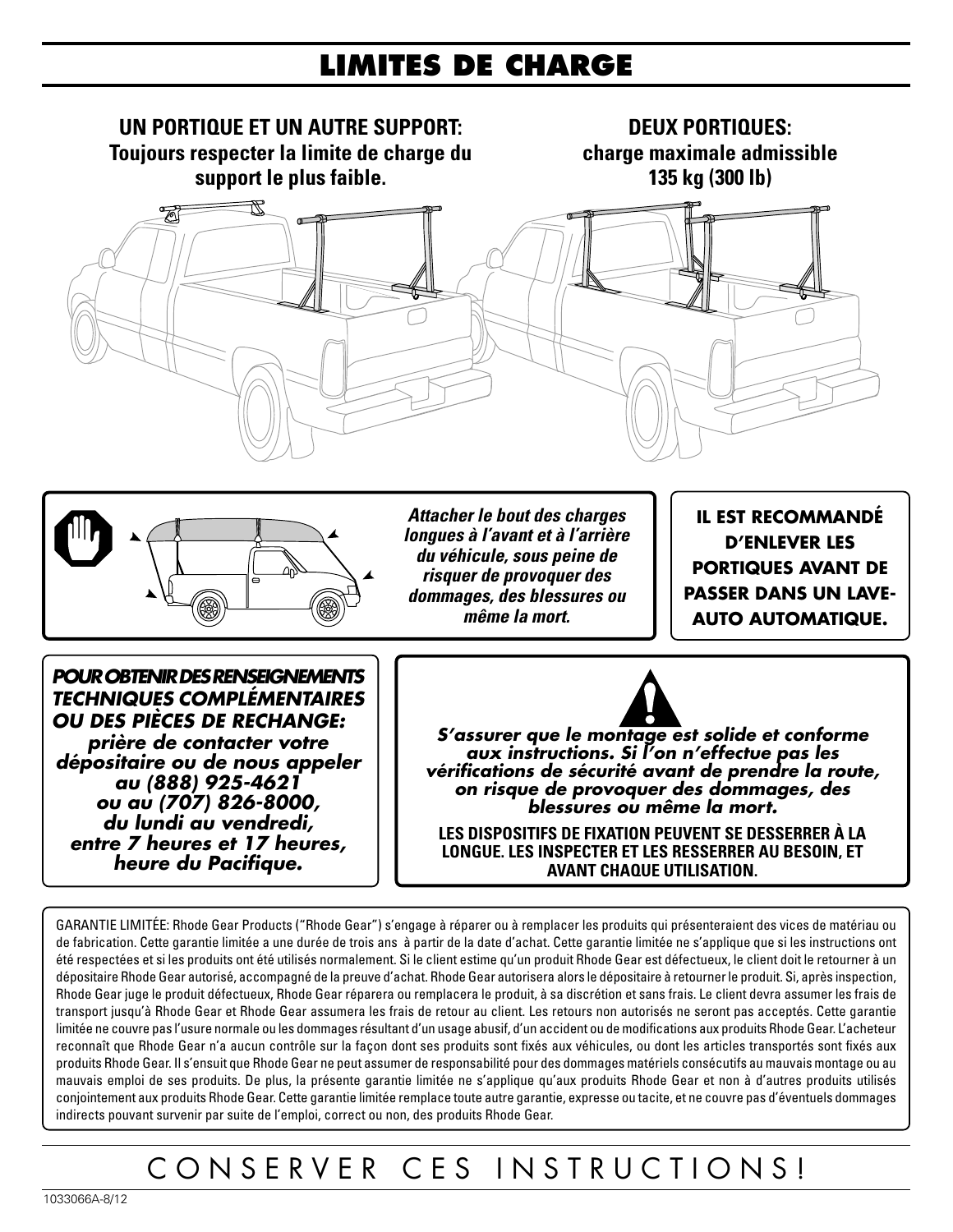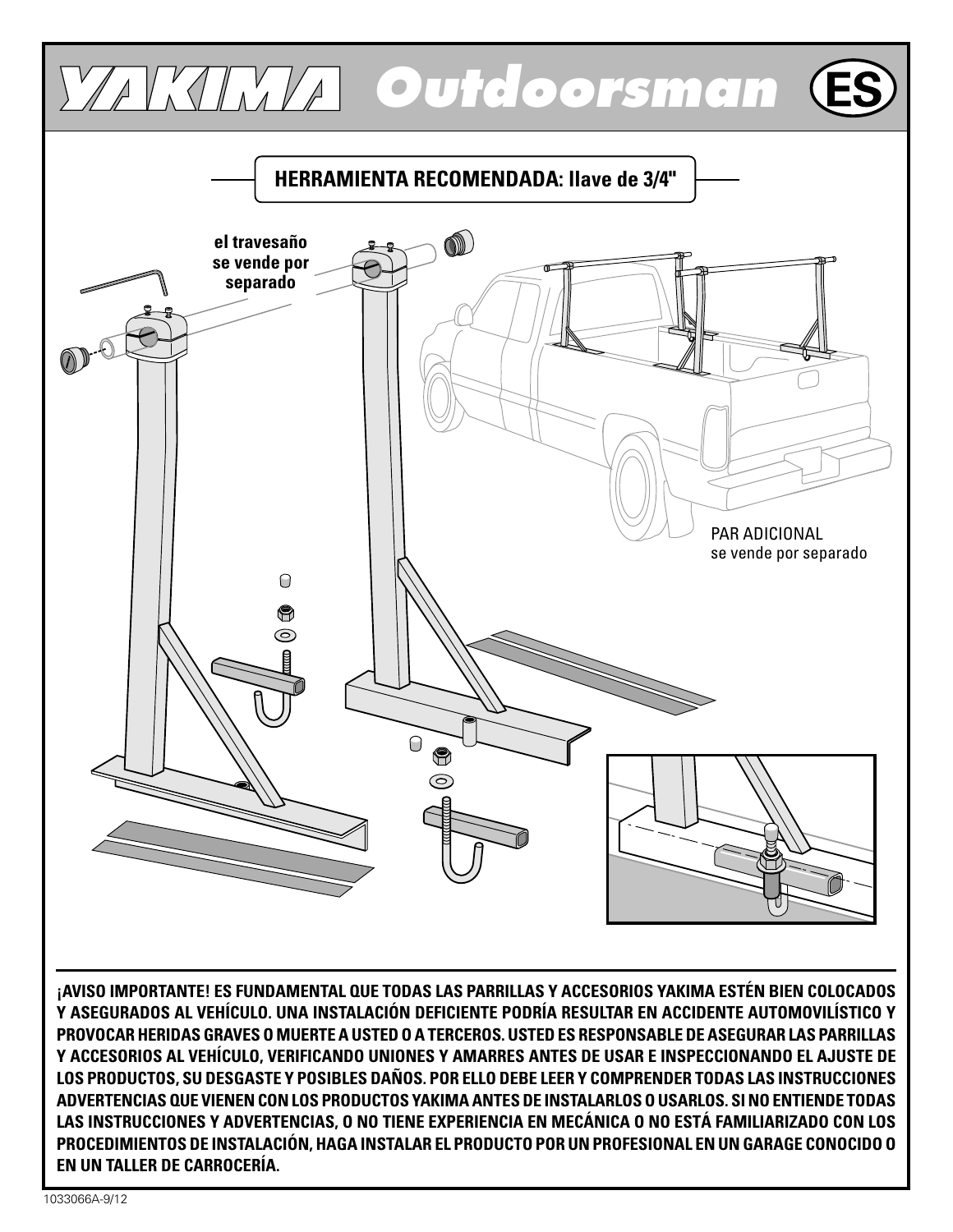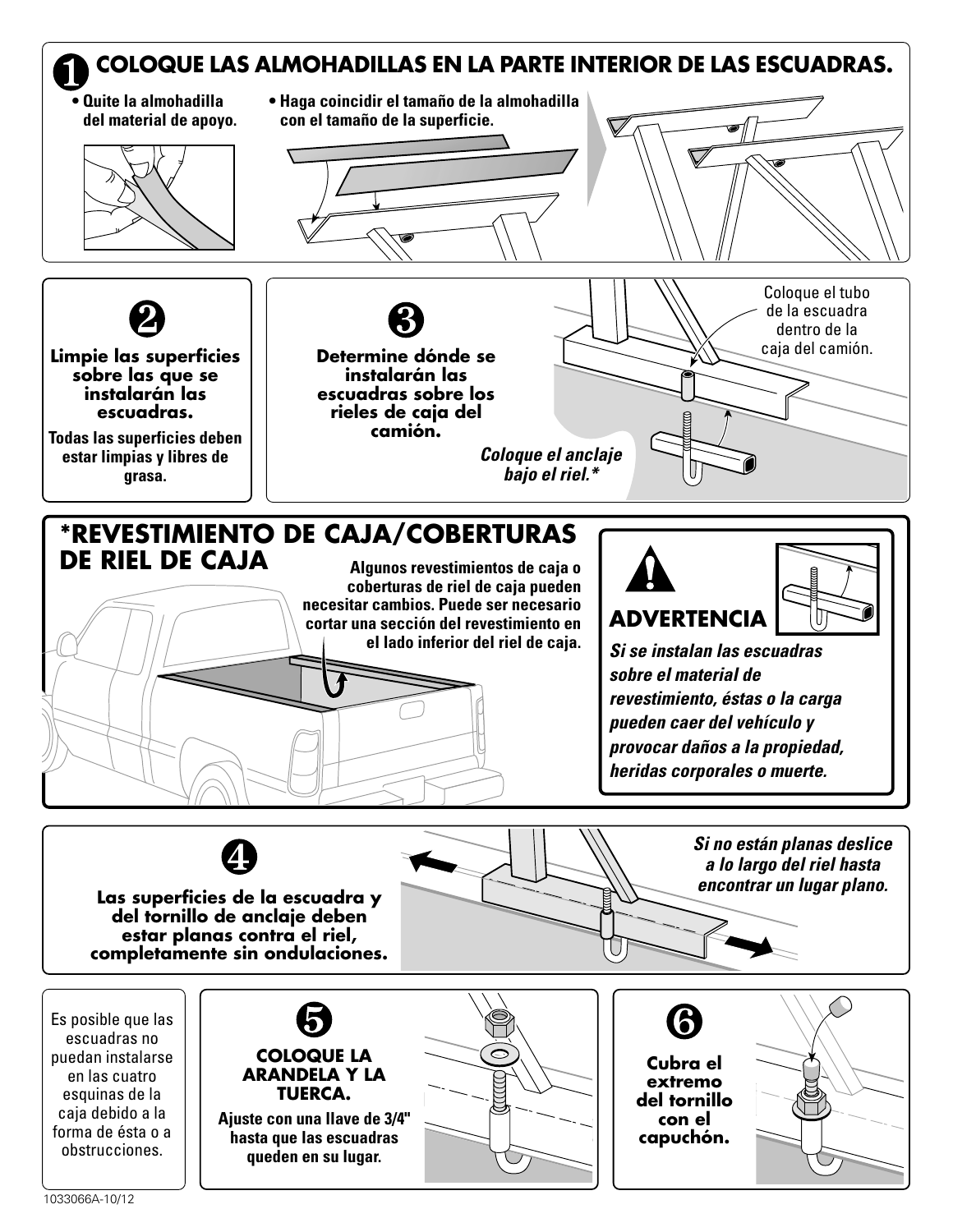

1033066A-11/12